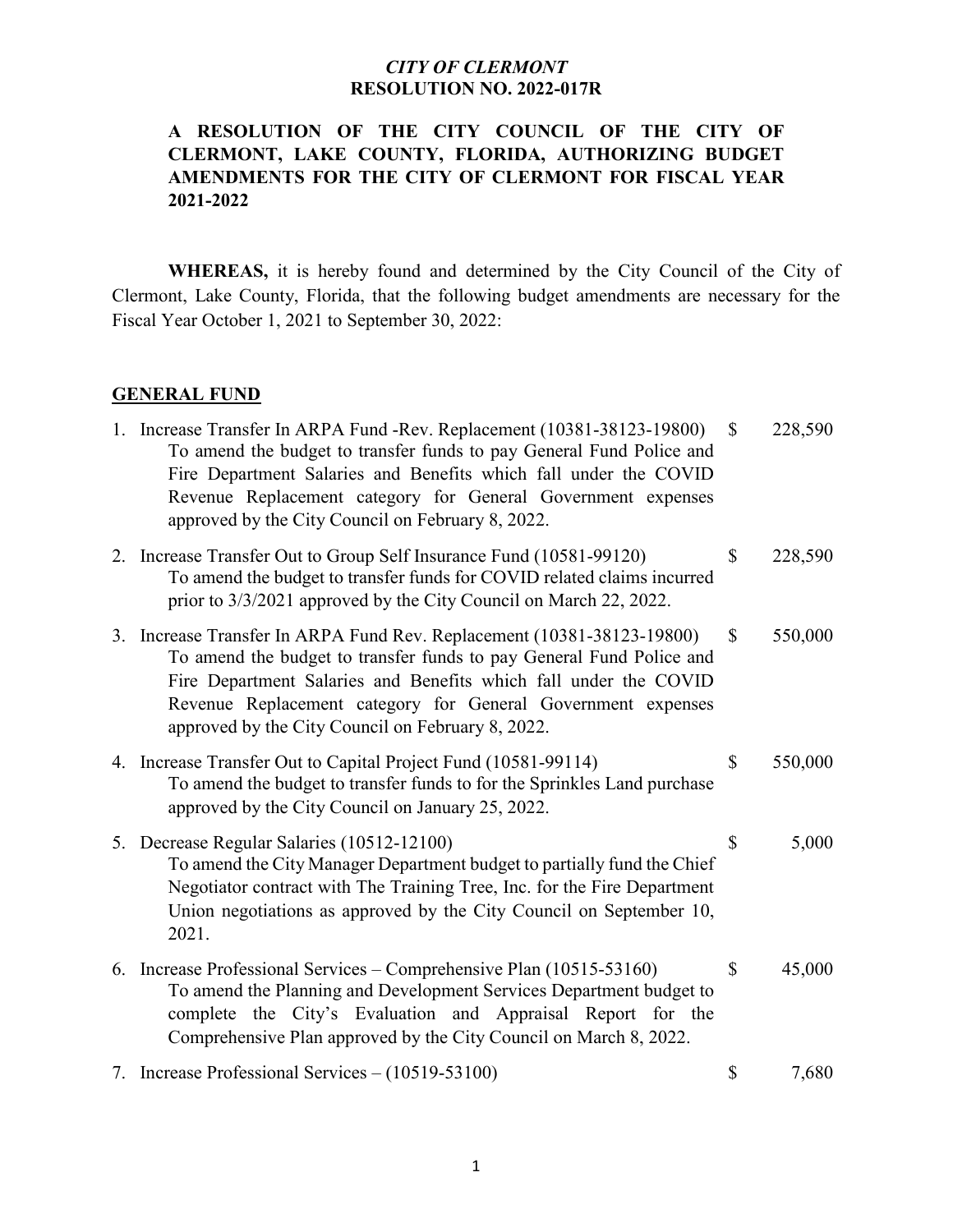To amend the General Government Department budget to fund the Chief Negotiator contract with The Training Tree, Inc. for the Fire Department Union negotiations as approved by the City Council on September 10, 2021.

| 8. Increase Capital Outlay - Land (10519-66101)<br>To amend the General Government Department budget for unpaid taxes,<br>recording fees and warranty deed in lieu of foreclosure on Klass property<br>approved by the City Council on October 12, 2021.                                                                                                                                                                                                                                                                                                                                                                                                                                                                                                                                                                                       | $\mathbb{S}$                                                     | 12,230                                                                     |
|------------------------------------------------------------------------------------------------------------------------------------------------------------------------------------------------------------------------------------------------------------------------------------------------------------------------------------------------------------------------------------------------------------------------------------------------------------------------------------------------------------------------------------------------------------------------------------------------------------------------------------------------------------------------------------------------------------------------------------------------------------------------------------------------------------------------------------------------|------------------------------------------------------------------|----------------------------------------------------------------------------|
| 9. Increase Community Relations - Justice Funds (10521-55212-21900)<br>Increase Capital Outlay – Equipment Justice Funds (10521-66401-21900)<br>Increase Capital Outlay – Equipment Justice Funds (10521-66401-21900)<br>Increase Capital Outlay - Equipment Justice Funds (10521-66401-21900)<br>To amend the Police Department budget for expenditures related to<br>Federal Forfeiture Justice Funds including community relations and<br>capital equipment for the purchase of a police canine $(\$15,000)$ , to replace                                                                                                                                                                                                                                                                                                                   | \$<br>\$<br>$\boldsymbol{\mathsf{S}}$<br>$\overline{\mathbb{S}}$ | 8,000<br>15,000<br>25,000<br>18,000                                        |
| tasers out of warranty (\$25,000) and purchase patrol rifles (\$18,000).<br>10. Increase Federal Grant - DOJ/FDLE- Pursuit Mgt Sys. (10331-33120-21033)<br>Increase Software Renew/Supp Pursuit Mgt. System (10521-55219-21033)                                                                                                                                                                                                                                                                                                                                                                                                                                                                                                                                                                                                                | \$<br>$\$$                                                       | 5,655<br>1,250                                                             |
| Increase Training & Ed – Pursuit Management System $(10521 - 55401 - 21033)$<br>Increase Capital Outlay - Vehicle Pursuit Mgt. System (10521-66400-21033)<br>To amend the Police Department budget for expenditures and grant<br>revenues related to a pursuit management system.                                                                                                                                                                                                                                                                                                                                                                                                                                                                                                                                                              | $\boldsymbol{\mathsf{S}}$<br>$\mathbb{S}$                        | 1,800<br>5,465                                                             |
| 11. Increase Federal Grant - DOJ/FL AG VOCA (10331-33120-21034)<br>Increase Part Time Salaries VOCA (10521-12110-21034)<br>Increase FICA VOCA (10521-12220-21034)<br>Increase Workers Comp VOCA (10521-12400-21034)<br>Increase EAP VOCA (10521-12315-21034)<br>Increase Minor Equipment VOCA (10521-55204-21034)<br>Increase Capital Equipment VOCA (10521-66401-21034)<br>Increase Operating Supplies VOCA (10521-55200-21034)<br>Increase Telephone VOCA (10521-54101-21034)<br>Increase Training & Education VOCA (10521-55401-21034)<br>To amend the Police Department budget for a portion of an annual<br>contract for a part-time victim advocate salary and benefits and associated<br>operating expenditures related to a Department of Justice, Victim of<br>Crime Assistance Grant approved by the City Council on March 22, 2022. | \$<br>\$<br>SSSSSSS<br>$\overline{\mathbf{S}}$                   | 10,515<br>6,820<br>525<br>120<br>15<br>235<br>1,465<br>150<br>115<br>1,070 |
| 12. Increase Local Grant Revenue LCWA (10337-33735-21035)<br>To budget 6 months of a Lake County Water Authority Grant revenue per<br>the Intelocal Agreement approved by the City Council on March 22, 2022.<br>Existing police officer positions will cover the weekend and holidays to                                                                                                                                                                                                                                                                                                                                                                                                                                                                                                                                                      | \$                                                               | 44,000                                                                     |

patrol the Clermont Chain of Lakes.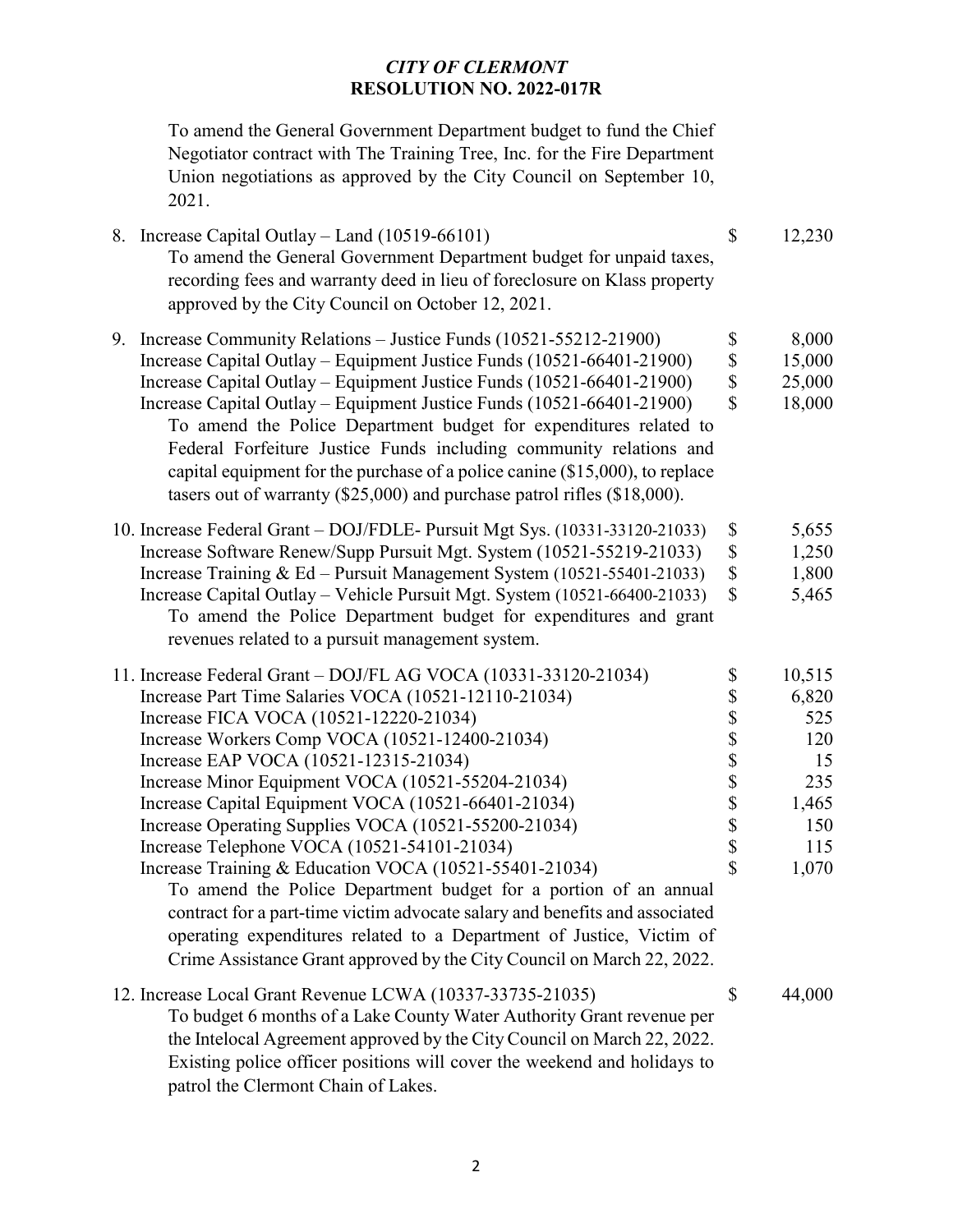| 13. Increase Capital Outlay – Vehicle Ins. Reimbursement (10521-66400-60545)<br>Increase Sale of Fixed Assets Ins. Reimbursement (10364-36400-60545)<br>To amend the Police Department budget for the purchase of 1 of 6 police<br>rated vehicles approved by the City Council on April 12, 2022. A portion<br>of this vehicle's purchase is funded by insurance reimbursements for total<br>loss on police vehicles.                                                                                                       | $\boldsymbol{\mathsf{S}}$<br>$\mathcal{S}$ | 58,780<br>21,915                               |
|-----------------------------------------------------------------------------------------------------------------------------------------------------------------------------------------------------------------------------------------------------------------------------------------------------------------------------------------------------------------------------------------------------------------------------------------------------------------------------------------------------------------------------|--------------------------------------------|------------------------------------------------|
| 14. Increase Regular Salaries (10522-12100)<br>Increase FICA (10522-12220)<br>Increase Defined Benefit Pension (10522-12245)<br>Increase Life/ADD (10522-12305)<br>Increase Workers Comp (10522-12400)<br>To amend the Fire Department budget to fund the Collective Bargaining<br>Agreement with the International Association of Firefighters, AFL-CIO<br>Clermont Professional Firefighters Local 4350 approved by the City<br>Council on March 8, 2022.                                                                 | \$<br>\$\$\$<br>$\overline{\mathbb{S}}$    | 135,680<br>10,485<br>30,840<br>280<br>2,715    |
| 15. Increase Repairs & Maintenance – Vehicle (10522-54601)<br>Increase Minor Equipment (10522-55204)<br>To amend the Fire Department budget to fund repairs and maintenance<br>and fire hose for the purchase of a used fire engine approved by the City<br>Council on March 22, 2022.                                                                                                                                                                                                                                      | \$<br>\$                                   | 10,120<br>10,875                               |
| 16. Increase Software Renew/Support (10565-55219)<br>Increase Capital Outlay - Software (10565-66404)<br>To amend the Procurement Services Department budget for the purchase<br>of Tyler-Munis requisition and purchase order module software and<br>support approved by the City Council on February 22, 2022.                                                                                                                                                                                                            | $\frac{1}{3}$                              | 2,045<br>49,235                                |
| 17. Increase State Grant – Cultural Affairs CPAC (10334-33470-79003)<br>Increase Performer Fees - CPAC (10579-54922-79003)<br>To amend the Parks & Recreation Department budget for a State<br>Performing Arts Center programming grant award and related<br>expenditures discussed at the February 22, 2022 City Council meeting.                                                                                                                                                                                          | \$<br>$\overline{\mathbf{S}}$              | 71,020<br>71,020                               |
| 18. Increase Administrative Assessment – Water (10349-34900)<br>Increase Administrative Assessment – Sewer (10349-34901)<br>Increase Administrative Assessment -Sanitation (10349-34902)<br>Increase Administrative Assessment – Stormwater (10349-34903)<br>Increase Administrative Assessment –Building Services (10349-34906)<br>To amend the Administrative Assessment Charges for Services budget<br>from the Water, Sewer, Sanitation, Stormwater and Building Services<br>funds based on the FY 2022 Adopted Budget. | \$<br>\$<br>\$<br>\$<br>\$                 | 62,720<br>56,975<br>24,120<br>14,190<br>26,160 |
| 19. Decrease Fund Balance (10599-59900)<br>Total General Fund adjustments.                                                                                                                                                                                                                                                                                                                                                                                                                                                  | \$                                         | 189,745                                        |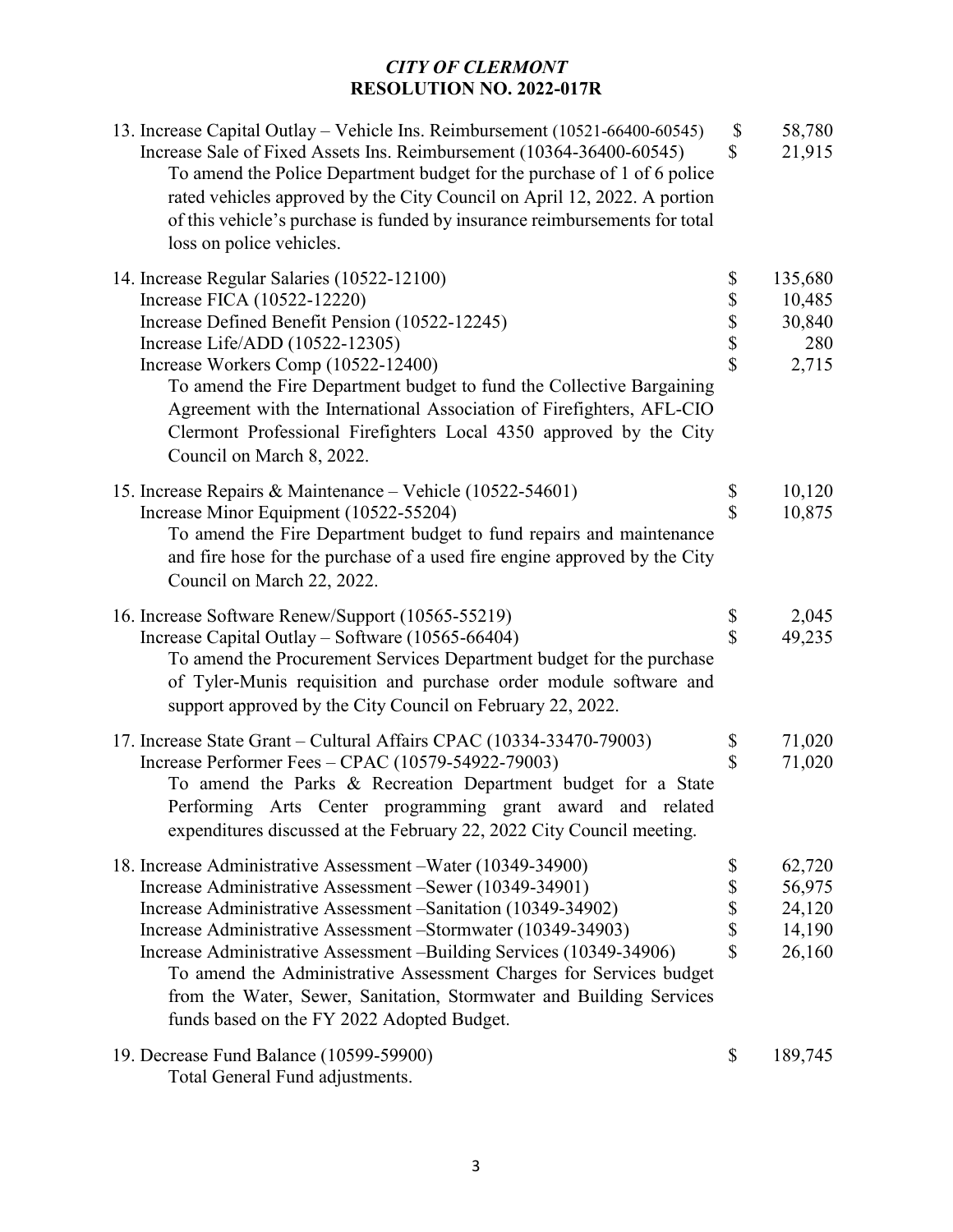# **BUILDING SERVICES FUND**

| 1. Increase Administrative Services (11524-54906)<br>To amend the Building Services Department budget for Administrative<br>Service expenditures based on the FY 2022 Adopted Budget.                                                                                                                                                                                                                                                                                                                                                | \$             | 26,160              |
|--------------------------------------------------------------------------------------------------------------------------------------------------------------------------------------------------------------------------------------------------------------------------------------------------------------------------------------------------------------------------------------------------------------------------------------------------------------------------------------------------------------------------------------|----------------|---------------------|
| 2. Decrease Fund Balance (11599-59900)<br>Total Building Services Fund adjustments.                                                                                                                                                                                                                                                                                                                                                                                                                                                  | \$             | 26,160              |
| <b>INFRASTRUCTURE SALES TAX FUND</b>                                                                                                                                                                                                                                                                                                                                                                                                                                                                                                 |                |                     |
| 1. Increase Fund Balance – Beginning Reserves (12399-39900)<br>To amend the budget to reflect anticipated reserves brought forward at<br>October 1, 2021.                                                                                                                                                                                                                                                                                                                                                                            | \$             | 293,900             |
| 2. Increase Transfer to Capital Project Fund - Public Services Fac. (12581-99114-49000)<br>Decrease Capital Outlay – Building Public Services (12549-66201-49000)<br>To amend the budget to record a transfer out to the Capital Project Fund<br>to pay for a portion of the funding of the Public Works Operational<br>Facility as opposed to reporting a portion of the cost of the building in the<br>Infrastructure Fund. The funding plan from the Infrastructure Fund was<br>approved by the City Council on February 8, 2022. | \$<br>\$       | 190,000<br>190,000  |
| 3. Increase Capital Outlay - Vehicle (12521-66400)<br>To amend the Police Department budget for the purchase of 5 of 6 police<br>rated vehicles approved by the City Council on April 12, 2022.                                                                                                                                                                                                                                                                                                                                      | \$             | 293,900             |
| <b>FIRE IMPACT FEE FUND</b>                                                                                                                                                                                                                                                                                                                                                                                                                                                                                                          |                |                     |
| 1. Increase Capital Outlay – Vehicle (16522-66400)<br>To amend the Fire Department budget for the purchase of a used fire<br>engine approved by the City Council on March 22, 2022.                                                                                                                                                                                                                                                                                                                                                  | \$             | 51,835              |
| 2. Decrease Fund Balance: Ending Reserves (16599-59900)<br>Total Fire Impact Fee Fund adjustments.                                                                                                                                                                                                                                                                                                                                                                                                                                   | \$             | 51,835              |
| <u>AMERICAN RESCUE PLAN ACT (ARPA) FUND</u>                                                                                                                                                                                                                                                                                                                                                                                                                                                                                          |                |                     |
| 1. Increase Regular Salaries Premium Pay – City Clerk (18511-12100-60801)<br>Increase FICA Premium Pay - City Clerk (18511-12220-60801)<br>Increase Def Cont. Plan Premium Pay - City Clerk (18511-12240-60801)                                                                                                                                                                                                                                                                                                                      | \$<br>\$<br>\$ | 1,765<br>135<br>180 |
| Increase Reg. Salaries Premium Pay - City Manager (18512-12100-60801)                                                                                                                                                                                                                                                                                                                                                                                                                                                                | \$             | 2,200               |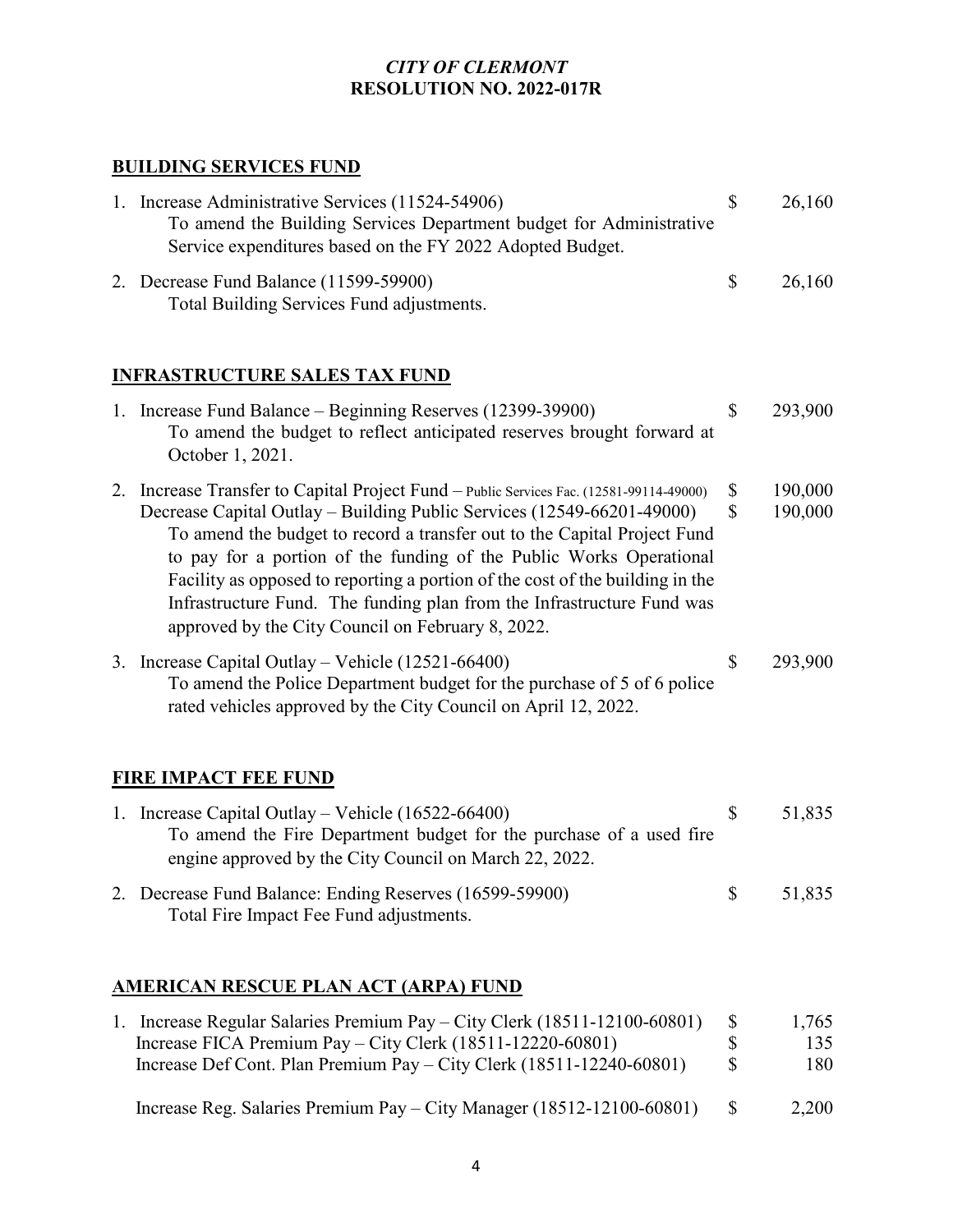| Increase FICA Premium Pay - City Manager (18512-12220-60801)<br>Increase Def Cont. Plan Premium Pay - City Manager (18512-12240-60801) | \$<br>$\mathsf{\$}$       | 170<br>220 |
|----------------------------------------------------------------------------------------------------------------------------------------|---------------------------|------------|
| Increase Reg. Salaries Premium Pay - Finance (18513-12100-60801)                                                                       | \$                        | 5,700      |
| Increase FICA Premium Pay - Finance (18513-12220-60801)                                                                                | \$                        | 440        |
| Increase Def Cont. Plan Premium Pay – Finance (18513-12240-60801)                                                                      | \$                        | 570        |
| Increase Reg. Salaries Premium Pay - P&DS (18515-12100-60801)                                                                          | \$                        | 4,470      |
| Increase FICA Premium Pay - $P&DS(18515-12220-60801)$                                                                                  | \$                        | 345        |
| Increase Def Cont. Plan Premium Pay - P&DS (18515-12240-60801)                                                                         | \$                        | 450        |
| Increase Reg. Salaries Premium Pay - IT (18516-12100-60801)                                                                            | $\boldsymbol{\$}$         | 3,400      |
| Increase FICA Premium Pay - IT (18516-12220-60801)                                                                                     | \$                        | 265        |
| Increase Def Cont. Plan Premium Pay - IT (18516-12240-60801)                                                                           | \$                        | 340        |
| Increase Reg. Salaries Premium Pay – Gen Gov't (18519-12100-60801)                                                                     | $\frac{1}{3}$             | 1,100      |
| Increase FICA Premium Pay - Gen Gov't (18519-12220-60801)                                                                              |                           | 85         |
| Increase Def Cont. Plan Premium Pay – Gen Gov't (18519-12240-60801)                                                                    | \$                        | 110        |
| Increase Reg. Salaries Premium Pay - Police (18521-12100-60801)                                                                        | \$                        | 79,350     |
| Increase FICA Premium Pay - Police (18521-12220-60801)                                                                                 | $\frac{1}{3}$             | 5,795      |
| Increase Def Cont. Plan Premium Pay - Police (18521-12240-60801)                                                                       |                           | 705        |
| Increase Def Benefit Plan Premium Pay – Police (18521-12245-60801)                                                                     | \$                        | 10,630     |
| Increase Reg. Salaries Premium Pay - Fire (18522-12100-60801)                                                                          | \$                        | 93,000     |
| Increase FICA Premium Pay - Fire $(18522-12220-60801)$                                                                                 | $\frac{1}{3}$             | 6,845      |
| Increase Def Cont. Plan Premium Pay - Fire (18522-12240-60801)                                                                         |                           | 450        |
| Increase Def Benefit Plan Premium Pay – Fire (18522-12245-60801)                                                                       | $\overline{\mathbb{S}}$   | 19,705     |
| Increase Reg. Salaries Premium Pay - Building Svcs (18524-12100-60801)                                                                 | \$                        | 8,535      |
| Increase FICA Premium Pay - Building Svcs (18524-12220-60801)                                                                          | \$                        | 655        |
| Increase Def Cont. Plan Premium Pay - Building Svcs (18524-12240-60801)                                                                | $\mathbf S$               | 830        |
| Increase Reg. Salaries Premium Pay - Water (18533-12100-60801)                                                                         | \$                        | 18,315     |
| Increase FICA Premium Pay - Water $(18533 - 12220 - 60801)$                                                                            | \$                        | 1,405      |
| Increase Def Cont. Plan Premium Pay - Water (18533-12240-60801)                                                                        | \$                        | 1,805      |
| Increase Reg. Salaries Premium Pay - Sanitation (18534-12100-60801)                                                                    | \$                        | 19,170     |
| Increase FICA Premium Pay - Sanitation (18534-12220-60801)                                                                             | $\boldsymbol{\mathsf{S}}$ | 1,470      |
| Increase Def Cont. Plan Premium Pay - Sanitation (18534-12240-60801)                                                                   | \$                        | 1,920      |
| Increase Reg. Salaries Premium Pay - Sewer (18535-12100-60801)                                                                         | \$                        | 23,620     |
| Increase FICA Premium Pay – Sewer $(18535-12220-60801)$                                                                                | \$                        | 1,810      |
| Increase Def Cont. Plan Premium Pay – Sewer (18535-12240-60801)                                                                        | \$                        | 2,365      |
| Increase Reg. Salaries Premium Pay - Stormwater (18538-12100-60801)                                                                    | \$                        | 11,105     |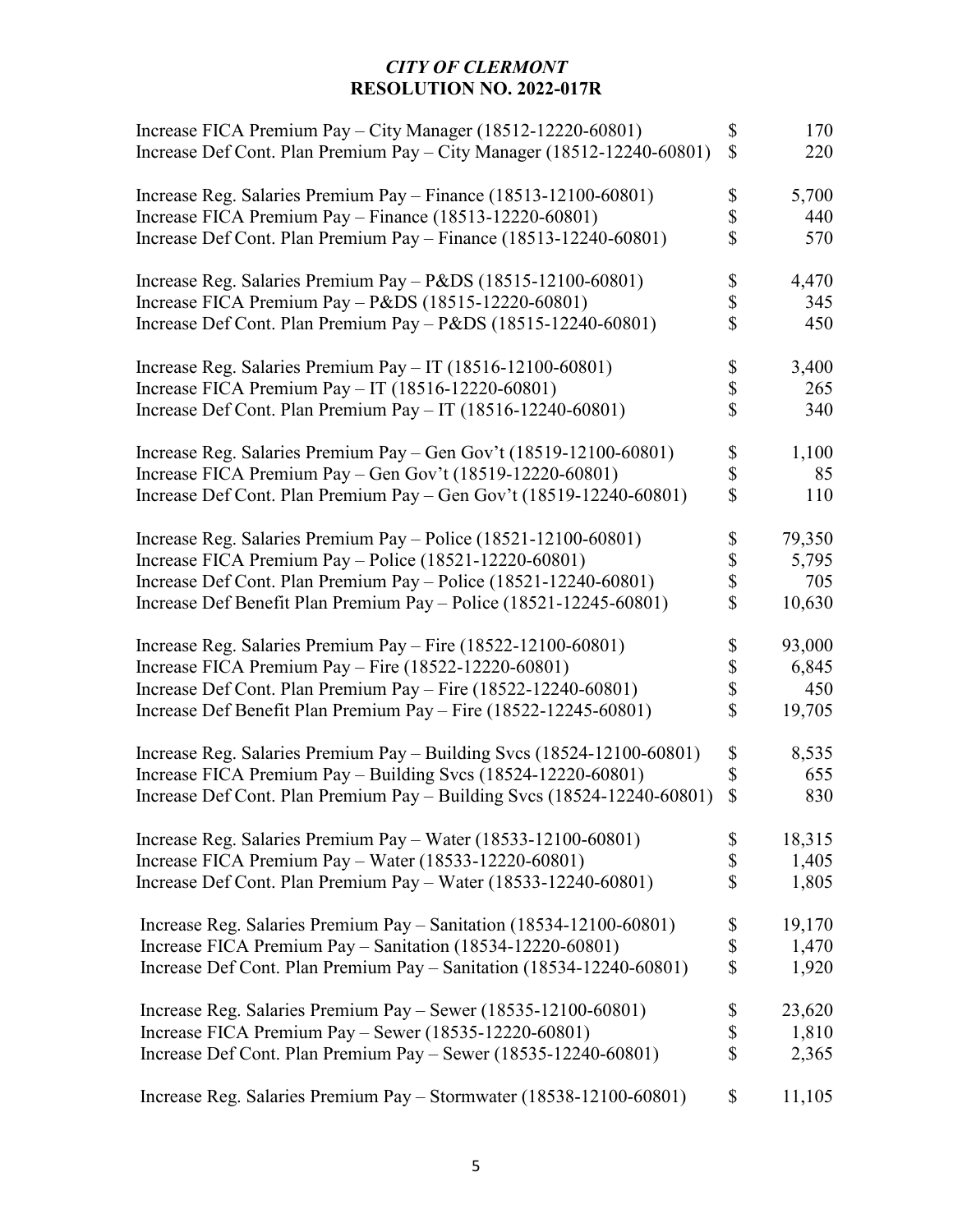| Increase FICA Premium Pay - Stormwater (18538-12220-60801)<br>Increase Def Cont. Plan Premium Pay - Stormwater (18538-12240-60801) | \$<br>$\mathsf{\$}$       | 850<br>1,115 |
|------------------------------------------------------------------------------------------------------------------------------------|---------------------------|--------------|
| Increase Reg. Salaries Premium Pay - Trans/Streets (18541-12100-60801)                                                             | \$                        | 6,900        |
| Increase FICA Premium Pay - Trans/Streets (18541-12220-60801)                                                                      | \$                        | 530          |
| Increase Def Cont. Plan Premium Pay - Trans/Streets (18541-12240-60801)                                                            | \$                        | 690          |
| Increase Reg. Salaries Premium Pay - Grounds (18542-12100-60801)                                                                   | \$                        | 14,500       |
| Increase FICA Premium Pay - Grounds (18542-12220-60801)                                                                            | \$                        | 1,110        |
| Increase Def Cont. Plan Premium Pay – Grounds (18542-12240-60801)                                                                  | \$                        | 1,450        |
| Increase Reg. Salaries Premium Pay - Fleet (18544-12100-60801)                                                                     | \$                        | 5,530        |
| Increase FICA Premium Pay - Fleet (18544-12220-60801)                                                                              | \$                        | 425          |
| Increase Def Cont. Plan Premium Pay - Fleet (18544-12240-60801)                                                                    | \$                        | 555          |
| Increase Reg. Salaries Premium Pay – Eng./Insp. (18545-12100-60801)                                                                | \$                        | 1,075        |
| Increase FICA Premium Pay - Eng./Insp. (18545-12220-60801)                                                                         | \$                        | 85           |
| Increase Def Cont. Plan Premium Pay - Eng./Insp. $(18545-12240-60801)$                                                             | \$                        | 110          |
| Increase Reg. Salaries Premium Pay - Facilities (18549-12100-60801)                                                                | \$                        | 6,970        |
| Increase FICA Premium Pay - Facilities (18549-12220-60801)                                                                         | \$                        | 535          |
| Increase Def Cont. Plan Premium Pay - Facilities (18549-12240-60801)                                                               | \$                        | 700          |
| Increase Reg. Salaries Premium Pay – CRA (18552-12100-60801)                                                                       | \$                        | 600          |
| Increase FICA Premium Pay - CRA (18552-12220-60801)                                                                                | \$                        | 50           |
| Increase Def Cont. Plan Premium Pay - CRA (18552-12240-60801)                                                                      | \$                        | 60           |
| Increase Reg. Salaries Premium Pay - Procurement (18565-12100-60801)                                                               | \$                        | 1,200        |
| Increase FICA Premium Pay - Procurement (18565-12220-60801)                                                                        | \$                        | 95           |
| Increase Def Cont. Plan Premium Pay - Procurement (18565-12240-60801)                                                              | $\boldsymbol{\mathsf{S}}$ | 120          |
| Increase Reg. Salaries Premium Pay - Recreation (18572-12100-60801)                                                                | \$                        | 4,900        |
| Increase FICA Premium Pay – Recreation (18572-12220-60801)                                                                         | \$                        | 375          |
| Increase Def Cont. Plan Premium Pay – Recreation (18572-12240-60801)                                                               | \$                        | 320          |
| Increase Reg. Salaries Premium Pay - Events (18574-12100-60801)                                                                    | \$                        | 3,400        |
| Increase FICA Premium Pay – Events $(18574 - 12220 - 60801)$                                                                       | \$                        | 265          |
| Increase Def Cont. Plan Premium Pay - Events (18574-12240-60801)                                                                   | \$                        | 290          |
| Increase Reg. Salaries Premium Pay - ARC (18575-12100-60801)                                                                       | \$                        | 8,350        |
| Increase FICA Premium Pay - ARC (18575-12220-60801)                                                                                | \$                        | 640          |
| Increase Def Cont. Plan Premium Pay - ARC (18575-12240-60801)                                                                      | \$                        | 655          |
| Increase Reg. Salaries Premium Pay - CPAC (18579-12100-60801)                                                                      | \$                        | 2,200        |
| Increase FICA Premium Pay - CPAC (18579-12220-60801)                                                                               | \$                        | 170          |
| Increase Def Cont. Plan Premium Pay - CPAC (18579-12240-60801)                                                                     | \$                        | 165          |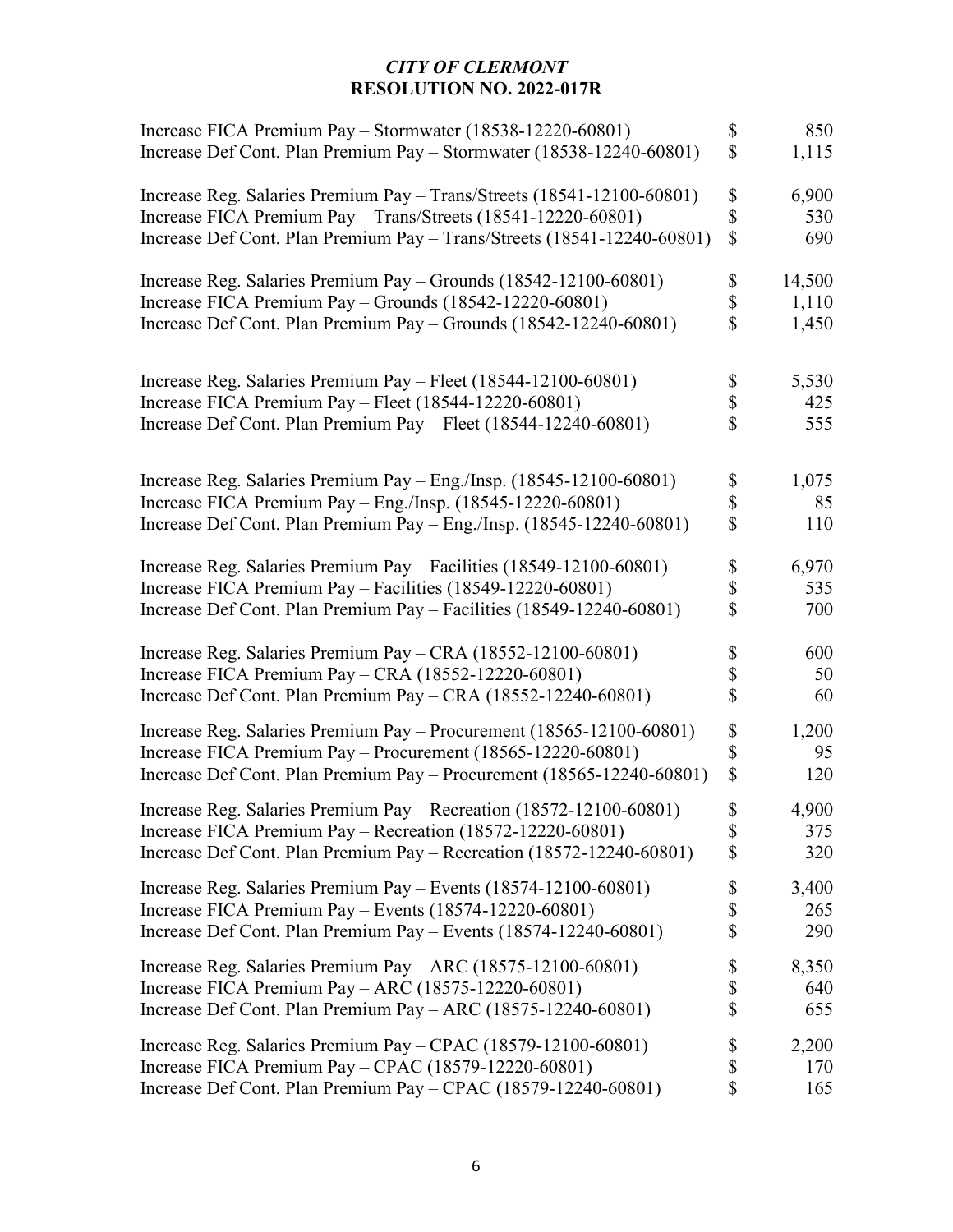To amend various Department budgets for ARPA Premium Pay to essential City workers that performed essential work during the COVID-19 Public Health Emergency meeting City and ARPA eligibility guidelines during the period of March 16, 2020 – March 14, 2021 approved by the City Council December 14, 2021.

- 2. Increase Transfer to General Fund Rev. Replacement (18581-99101-19800) \$ 228,590 To amend the budget to transfer funds to pay General Fund Police and Fire Department Salaries and Benefits which fall under the COVID Revenue Replacement category for General Government expenses approved by the City Council February 8, 2022.
- 3. Increase Transfer to General Fund Rev. Replacement (18581-99101-19800) \$ 550,000 To amend the budget to transfer funds to pay General Fund Police and Fire Department Salaries and Benefits which fall under the COVID Revenue Replacement category for General Government expenses approved by the City Council February 8, 2022.
- 4. Increase Transfer to Group Self Insurance Fund (18581-99120-19801) \$ 180,540 To amend the budget to transfer funds for COVID related insurance claims incurred between  $3/3/2021 - 12/31/2021$  approved by the City Council February 8, 2022 and March 22, 2022.
- 5. Decrease Fund Balance: Ending Reserves (18599-59900) \$ 1,357,545 Total American Rescue Plan Act Fund adjustments.

## **CAPITAL PROJECTS FUND**

- 1. Increase Transfer In Infrastructure Fund PS Facility (32381-38104-49000) \$ 190,000 Increase Capital Outlay – Building PS Facility (32549-66201-49000) \$ 190,000 To amend the budget to transfer funds from the Infrastructure Fund for a portion of the funding of the Public Works Facility and the related Public Services Department Capital Outlay – Building approved by the City Council on February 8, 2022.
- 2. Increase Transfer In General Fund (32381-38100) \$ 550,000 Increase Capital Outlay – Land Victory Pointe (32559-66101-38110) \$ 550,000 To amend the budget to transfer funds from the General Fund to pay for the Economic Development budget for the Sprinkles Land Purchase – Victory Pointe approved by the City Council on January 25, 2022.

#### **WATER FUND**

|  | 1. Increase Administrative Services (41533-54906) |  | 62,720 |
|--|---------------------------------------------------|--|--------|
|--|---------------------------------------------------|--|--------|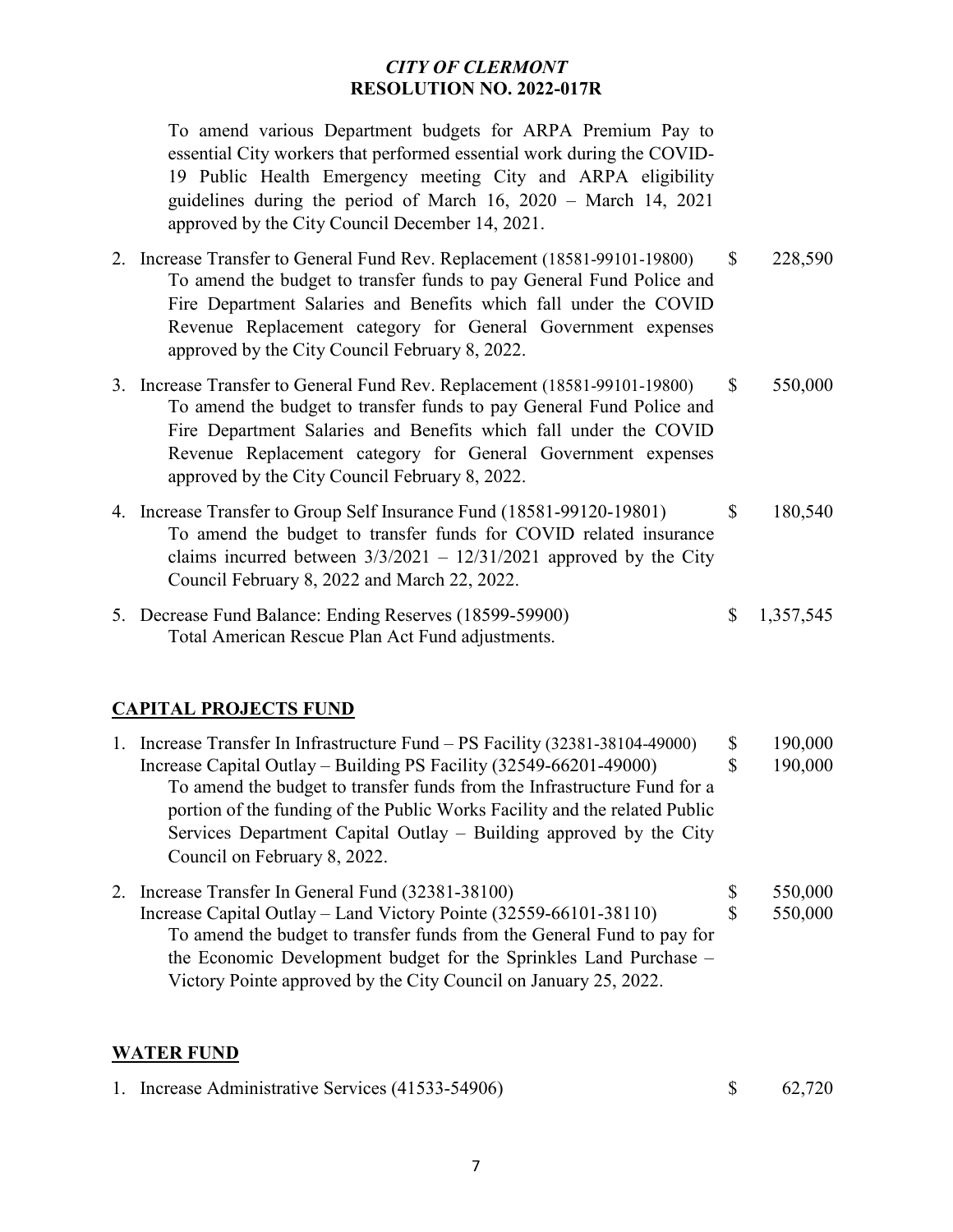To amend the Public Services Department Water Fund budget for Administrative Service expenditures based on the FY 2022 Adopted Budget.

- 2. Increase Capital Outlay Pro. Services CDBG (41533-66900-38123) \$ 12,560 To amend the Public Services Department Water Fund budget for the carryforward of unexpended FY 2021 funds for CDBG professional services.
- 3. Decrease Fund Balance (41599-59900) \$ 75,280 Total Water Fund adjustments.

#### **SEWER FUND**

| 1. Increase State Grant – FDEP WWTP Expansion (42334-33439-35301)                                                                                                                                                                                                                                                                        | \$<br>1,000,000 |
|------------------------------------------------------------------------------------------------------------------------------------------------------------------------------------------------------------------------------------------------------------------------------------------------------------------------------------------|-----------------|
| Increase Capital Outlay Building – WWTP Expansion (42534-66201-35301)<br>To amend the Public Services Department Sewer Fund budget for a State<br>Department of Environmental Program grant award and related<br>expenditures for the expansion of the wastewater treatment plant<br>discussed at the May 11, 2021 City Council meeting. | \$<br>1,000,000 |
| 2. Increase Administrative Services (42535-54906)<br>To amend the Public Services Department Sewer Fund budget for<br>Administrative Service expenditures based on the FY 2022 Adopted<br>Budget.                                                                                                                                        | \$<br>56,975    |
| 3. Decrease Fund Balance (42599-59900)<br>Total Sewer Fund adjustments.                                                                                                                                                                                                                                                                  | \$<br>56,975    |

#### **WATER IMPACT FEE FUND**

| 1. Increase Fund Balance- Beginning Reserves (43399-39900)             | S  | 87,400 |
|------------------------------------------------------------------------|----|--------|
| To amend the budget to reflect anticipated reserves brought forward at |    |        |
| October 1, 2021.                                                       |    |        |
| 2. Increase Capital Outlay – Water System (43533-66307)                | S. | 87,400 |
| To amend the Water Impact Fee budget for the reimbursement agreement   |    |        |
| with South Lake Connector, LLC for a reclaimed water main up-sizing    |    |        |
| approved by the City Council on February 22, 2022.                     |    |        |

#### **STORMWATER FUND**

| 1. Increase Administrative Services (45538-54906) | 14,190 |
|---------------------------------------------------|--------|
|                                                   |        |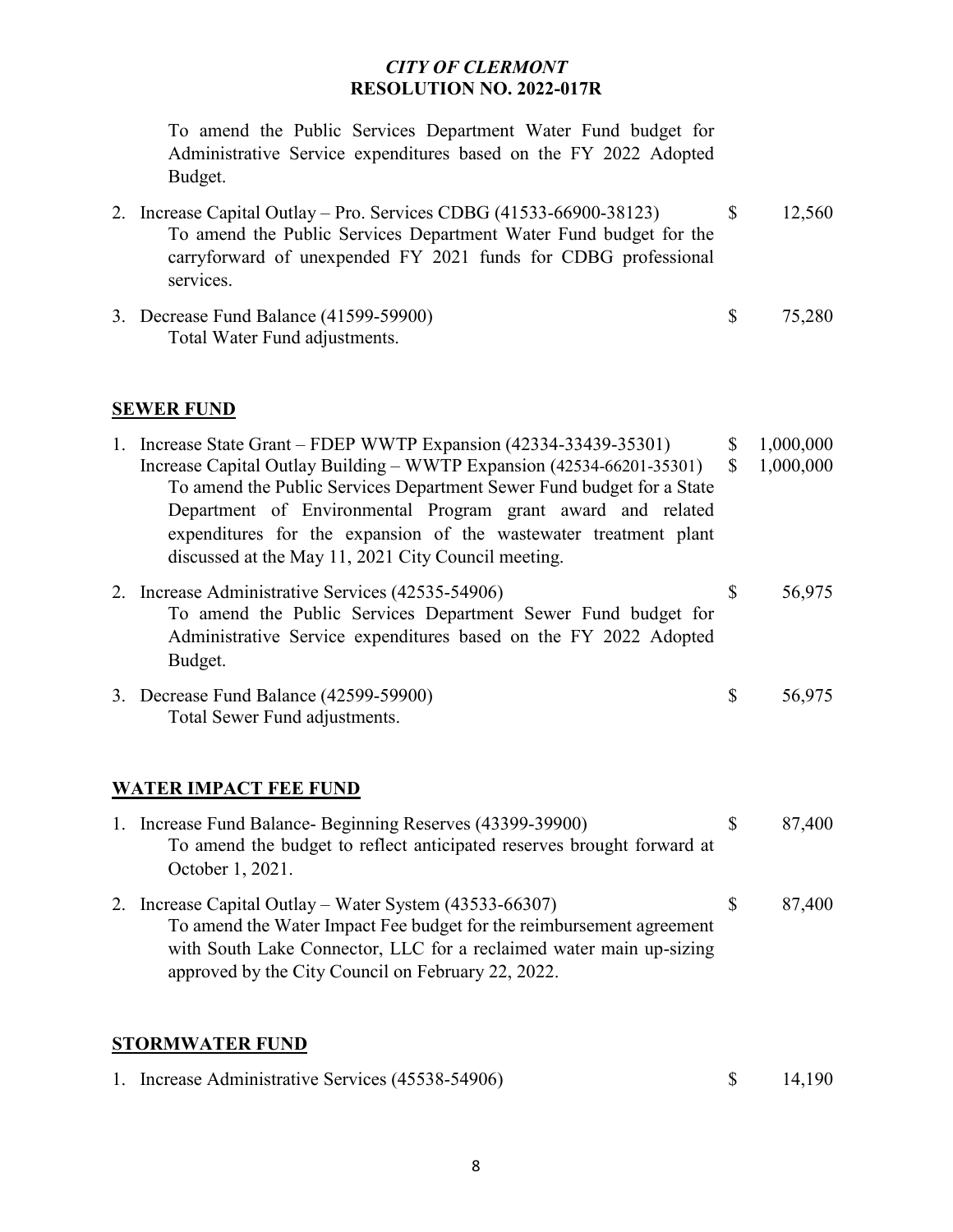To amend the Public Services Department Stormwater Fund budget for Administrative Service expenditures based on the FY 2022 Adopted Budget.

| 2. Increase Capital Outlay – Pro. Services CDBG (45538-66900-38123) | 4,885 |
|---------------------------------------------------------------------|-------|
| To amend the Public Services Department Stormwater Fund budget for  |       |
| the carryforward of unexpended FY 2021 funds for CDBG professional  |       |
| services.                                                           |       |

3. Decrease Fund Balance (45599-59900) \$ 19,075 Total Stormwater Fund adjustments.

### **SANITATION FUND**

|    | 1. Increase Administrative Services (49534-54906)                      | \$ | 24,120  |
|----|------------------------------------------------------------------------|----|---------|
|    | To amend the Public Services Department Sanitation Fund budget for     |    |         |
|    | Administrative Service expenditures based on the FY 2022 Adopted       |    |         |
|    | Budget.                                                                |    |         |
| 2. | Increase Operating Supplies (49534-55200)                              | S  | 106,560 |
|    | To amend the Public Services Department Sanitation Fund budget for the |    |         |
|    | purchase of trash carts/ recycle carts approved by the City Council on |    |         |
|    | April 12, 2022.                                                        |    |         |
|    | 3. Decrease Fund Balance (49599-59900)                                 | S  | 130,680 |
|    | Total Sanitation Fund adjustments.                                     |    |         |

#### **GROUP SELF-INSURANCE FUND**

| 1. Increase Transfer from General Fund (52381-38100)<br>To amend the budget to transfer funds for COVID related claims incurred<br>prior to 3/3/2021 approved by the City Council March 22, 2022.                                                    | S  | 228,590 |
|------------------------------------------------------------------------------------------------------------------------------------------------------------------------------------------------------------------------------------------------------|----|---------|
| 2. Increase Transfer from ARPA Fund (52381-38123-19801)<br>To amend the budget to transfer funds for COVID related insurance<br>claims incurred between $3/3/2021 - 12/31/2021$ approved by the City<br>Council February 8, 2022 and March 22, 2022. | Ÿ. | 180,540 |
| 3. Increase Fund Balance (52599-59900)<br>Total Group Self-Insurance Fund adjustments.                                                                                                                                                               | S  | 409,130 |

# **Net Decrease to Fund Balance – All Funds \$ 1,498,165**